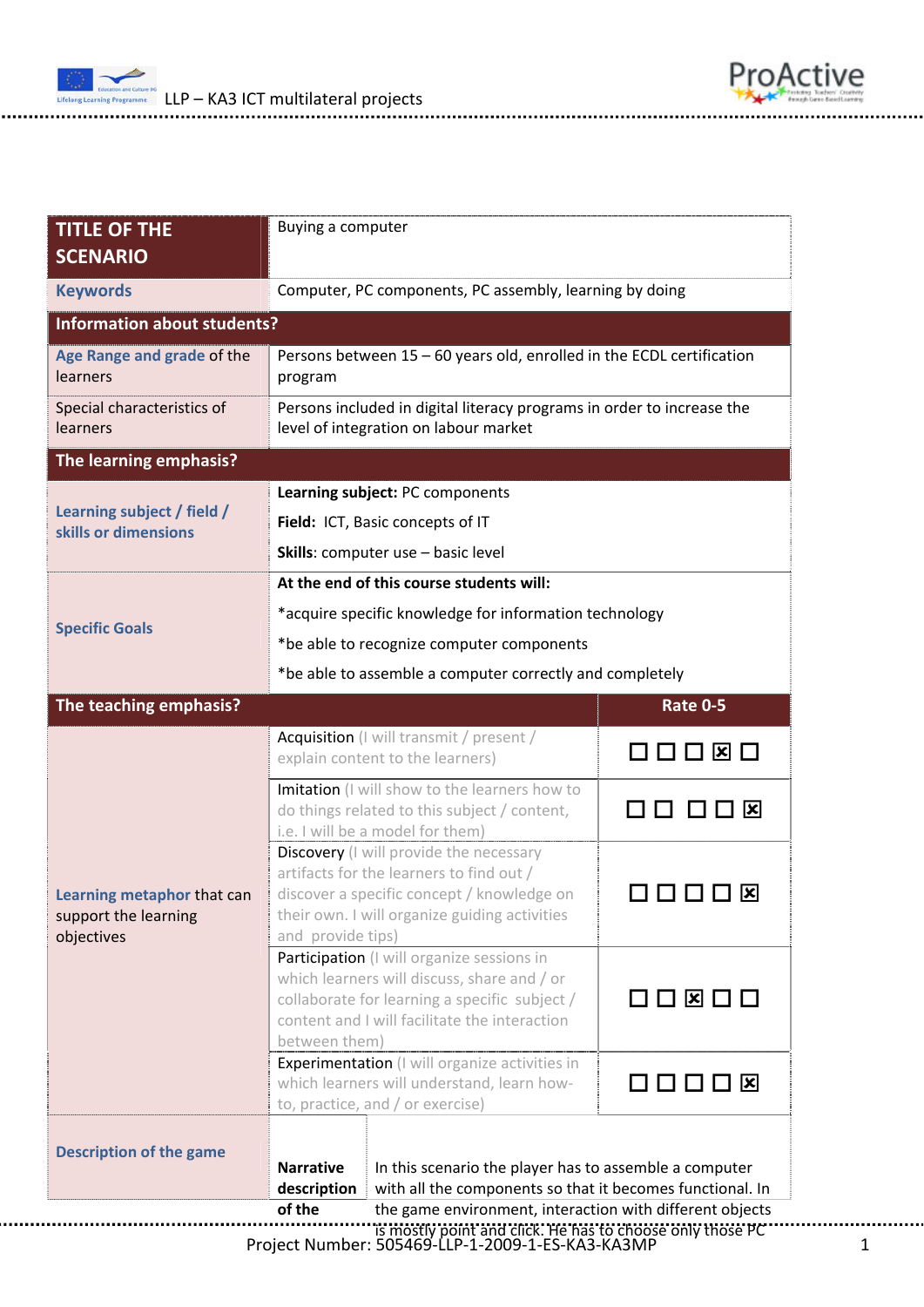



roActiv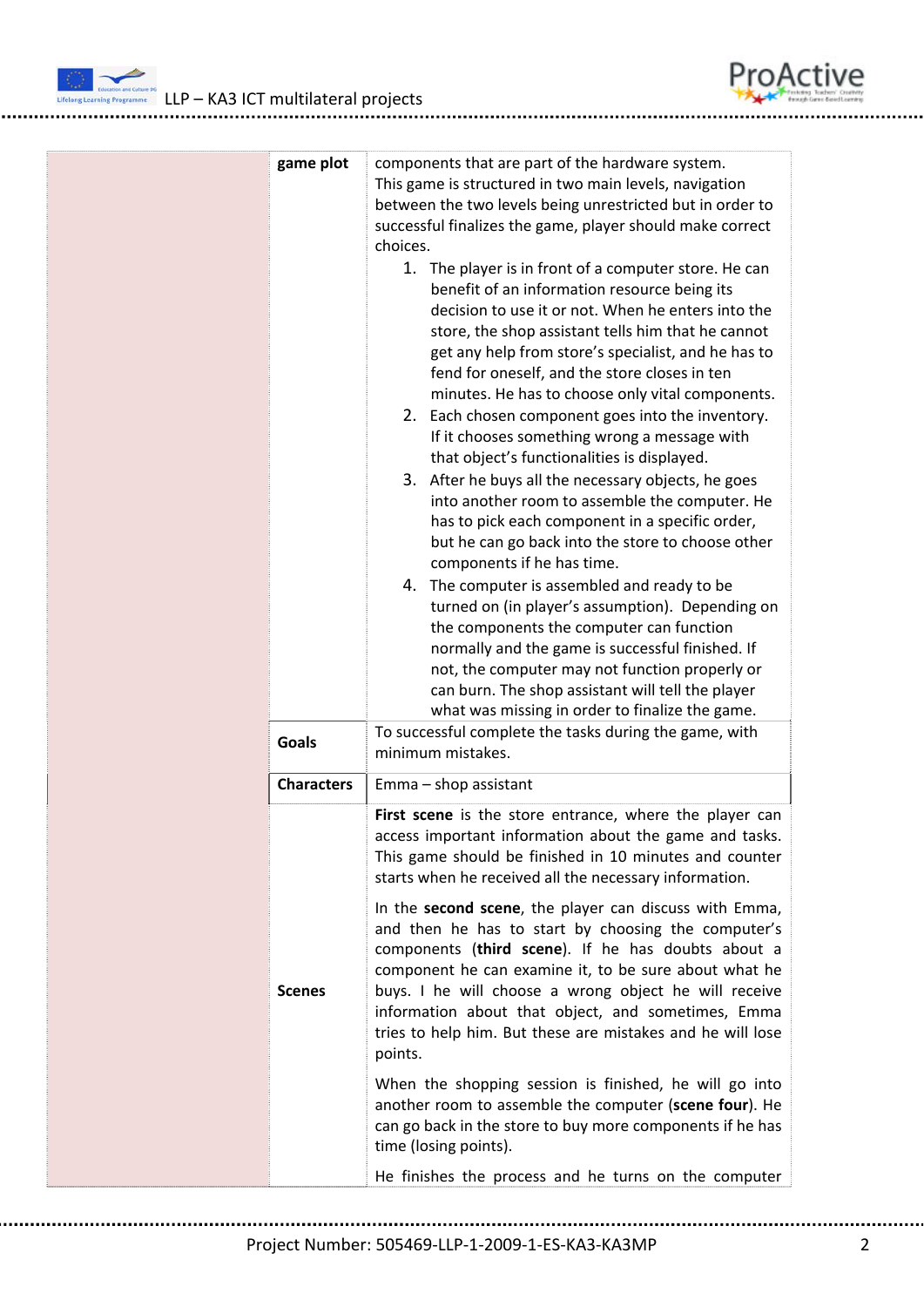



| (scene five)                                                                                                                                                                         |           |                                                                                                                                                                                                                                                                                                                                                                                           |                                                                                            |                                 |  |  |
|--------------------------------------------------------------------------------------------------------------------------------------------------------------------------------------|-----------|-------------------------------------------------------------------------------------------------------------------------------------------------------------------------------------------------------------------------------------------------------------------------------------------------------------------------------------------------------------------------------------------|--------------------------------------------------------------------------------------------|---------------------------------|--|--|
|                                                                                                                                                                                      |           |                                                                                                                                                                                                                                                                                                                                                                                           | Learning<br>settings                                                                       | <b>Estimated</b><br><b>Time</b> |  |  |
| <b>Narrative Description of</b><br>learning activities - step by<br>step organization and<br>structuring                                                                             |           | Before the game:<br>The session is conducted by the trainer<br>which gives the necessary information about<br>hardware components.<br>Also, trainer can assemble a real computer.<br>During the game:<br>The game is played by each player and the<br>trainer supervises the class.<br>After the game:<br>All the reports are consulted by the trainer,<br>and the results are discussed. | In the<br>classroom<br>In the<br>classroom<br>/ Online /<br>At home<br>In the<br>classroom |                                 |  |  |
|                                                                                                                                                                                      |           | Team work: assembling a real computer                                                                                                                                                                                                                                                                                                                                                     |                                                                                            | Total:                          |  |  |
| How will I evaluate students?                                                                                                                                                        |           |                                                                                                                                                                                                                                                                                                                                                                                           |                                                                                            |                                 |  |  |
| Assessment reports produced by the platform<br>➤<br><b>Evaluation approach</b><br>Monitoring during the game<br>➤<br>$\triangleright$ Results obtained in assembling a real computer |           |                                                                                                                                                                                                                                                                                                                                                                                           |                                                                                            |                                 |  |  |
| What will learners need in order to achieve learning objectives?                                                                                                                     |           |                                                                                                                                                                                                                                                                                                                                                                                           |                                                                                            |                                 |  |  |
| <b>Prerequisite</b>                                                                                                                                                                  |           | Mid level knowledge in using computer<br>➤<br><b>Practical skills</b><br>➤                                                                                                                                                                                                                                                                                                                |                                                                                            |                                 |  |  |
| <b>Settings and materials</b>                                                                                                                                                        |           | A lab with blackboard and computers for each student<br>➤<br>"Buying a computer" game<br>➤<br>Disassembled computers<br>➤                                                                                                                                                                                                                                                                 |                                                                                            |                                 |  |  |
| What is needed to implement the scenario?                                                                                                                                            |           |                                                                                                                                                                                                                                                                                                                                                                                           |                                                                                            |                                 |  |  |
| Mandatory<br><b>Applications</b><br>involved                                                                                                                                         |           | <e-adventure> platform<br/>➤<br/>Email account (for evaluation)<br/>➤<br/>Moodle account for online access to the game<br/>➤<br/>➤<br/>Java</e-adventure>                                                                                                                                                                                                                                 |                                                                                            |                                 |  |  |
|                                                                                                                                                                                      | Optional  |                                                                                                                                                                                                                                                                                                                                                                                           |                                                                                            |                                 |  |  |
| <b>Infrastructure</b><br>/ equipment                                                                                                                                                 | Mandatory | Internet connection<br>➤<br>A computer per learner<br>➤<br>A disassembled computer - minimum<br>➤                                                                                                                                                                                                                                                                                         |                                                                                            |                                 |  |  |
|                                                                                                                                                                                      | Optional  | A LCD projector<br>➤<br>More disassembled<br>computers<br>➤<br>components.                                                                                                                                                                                                                                                                                                                | separate<br>and                                                                            | computer                        |  |  |
| <b>Learning Resource Type</b>                                                                                                                                                        |           | Online course: "Basic of computers"<br>➤<br>Pictures with computer components<br>≻                                                                                                                                                                                                                                                                                                        |                                                                                            |                                 |  |  |
| <b>Time / Space resources</b>                                                                                                                                                        |           | A computer lab<br>➤                                                                                                                                                                                                                                                                                                                                                                       |                                                                                            |                                 |  |  |

Project Number: 505469‐LLP‐1‐2009‐1‐ES‐KA3‐KA3MP 3